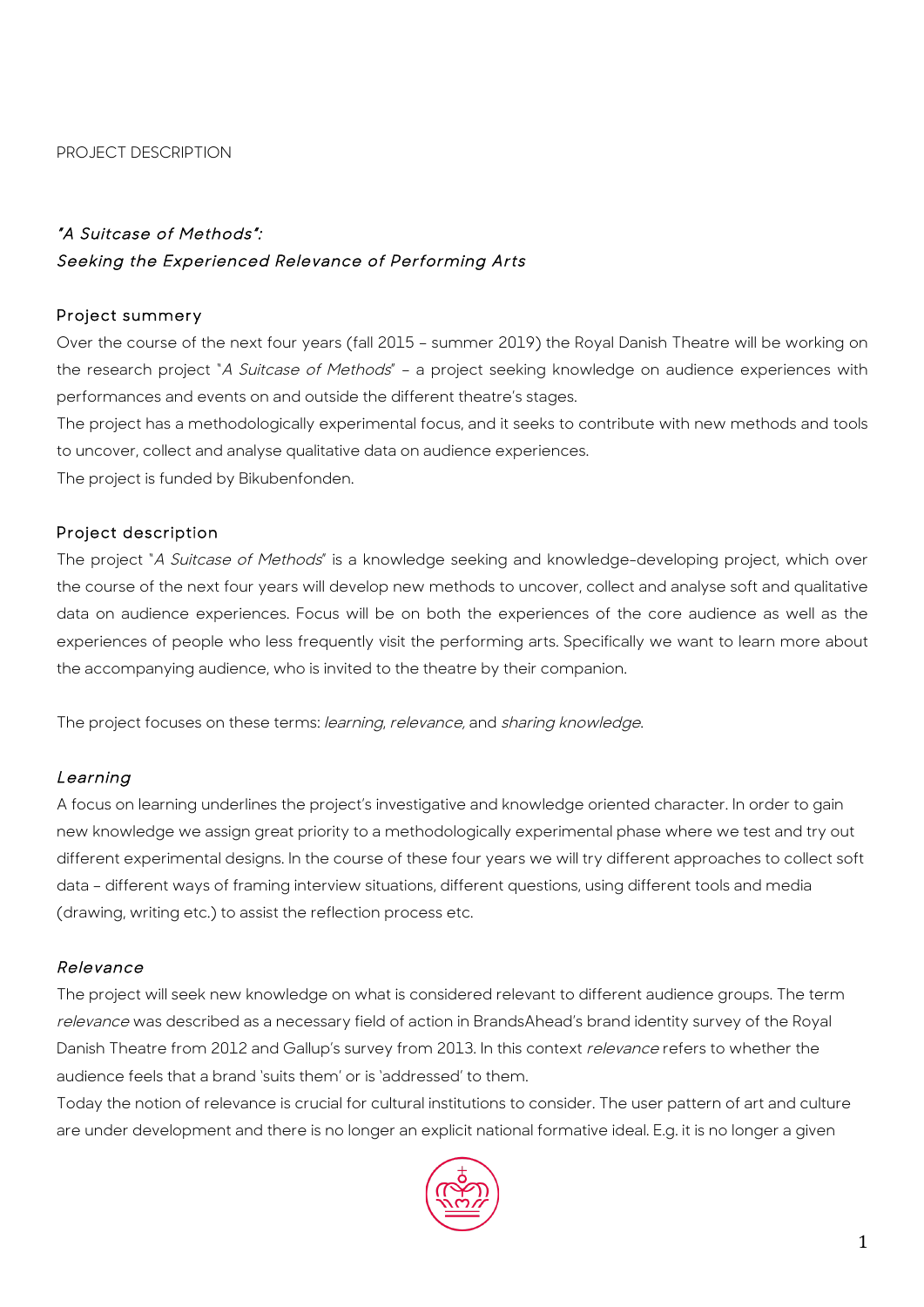that you have to visit the national theatres as part of your cultural education. Thus the performing arts need to learn more about what the audience and people in general find relevant.

The themes learning and relevance will function as central quidelines and focus points in an otherwise open, experimental and creative research process, where mistakes are allowed and expected.

The term *relevance* also refers to the project's aim to be relevant to the society in general. The project will collect data and knowledge that is relevant to other cultural institutions and work continuously to communicate these results throughout the project.

# Knowledge sharing

The focus area knowledge sharing can be divided into two overall themes:

1) As mentioned the project "A Suitcase of Methods" aims to share reflections, results and knowledge with stages and companies of performing arts nationally and internationally. As it is now many stages work independently with their own experiences and knowledge about their audience. The aim of this project is to develop methods to gather relevant qualitative information – methods that are relevant and applicable for small itinerant stages as well as larger stages.

2) Additionally the data and knowledge that is collected should be communicated to people working with artistic content on stage. So far the attempts to do so at The Royal Danish Theatre (Det Røde Rum [The Red Room], Corpus and The Children's Concerts at The Royal Danish Opera) have received great feedback. Here focus has been on thorough communication regarding target groups and the experiences of the audience. The Red Room has for instance received and worked with demographical data on their audience, and the Royal Danish Opera's out reach team has worked with the feedback and qualitative interviews from the audience buying tickets. In this project we wish to further develop this knowledge sharing.

# **Background**

Today The Royal Danish Theatre has substantial knowledge on the audience buying tickets (their sex, residence, purchase frequency, personal interests etc.) and on the behaviour of the same group, which can be measured through transactions (when they buy tickets, drinks etc.). This knowledge is both relevant and useful but it should be supplemented with qualitative data on audience's experiences with the performing arts. This soft data is hard to uncover and collect, and it seems that cultural institutions in general have recognized the limitations of the traditional qualitative questionnaire. Questionnaires can be useful in some situations but they rarely give us the full picture or portray the complexity of audience experiences. Often the audience will answer one thing in the questionnaire and do something completely different in real life.

# Target audience,

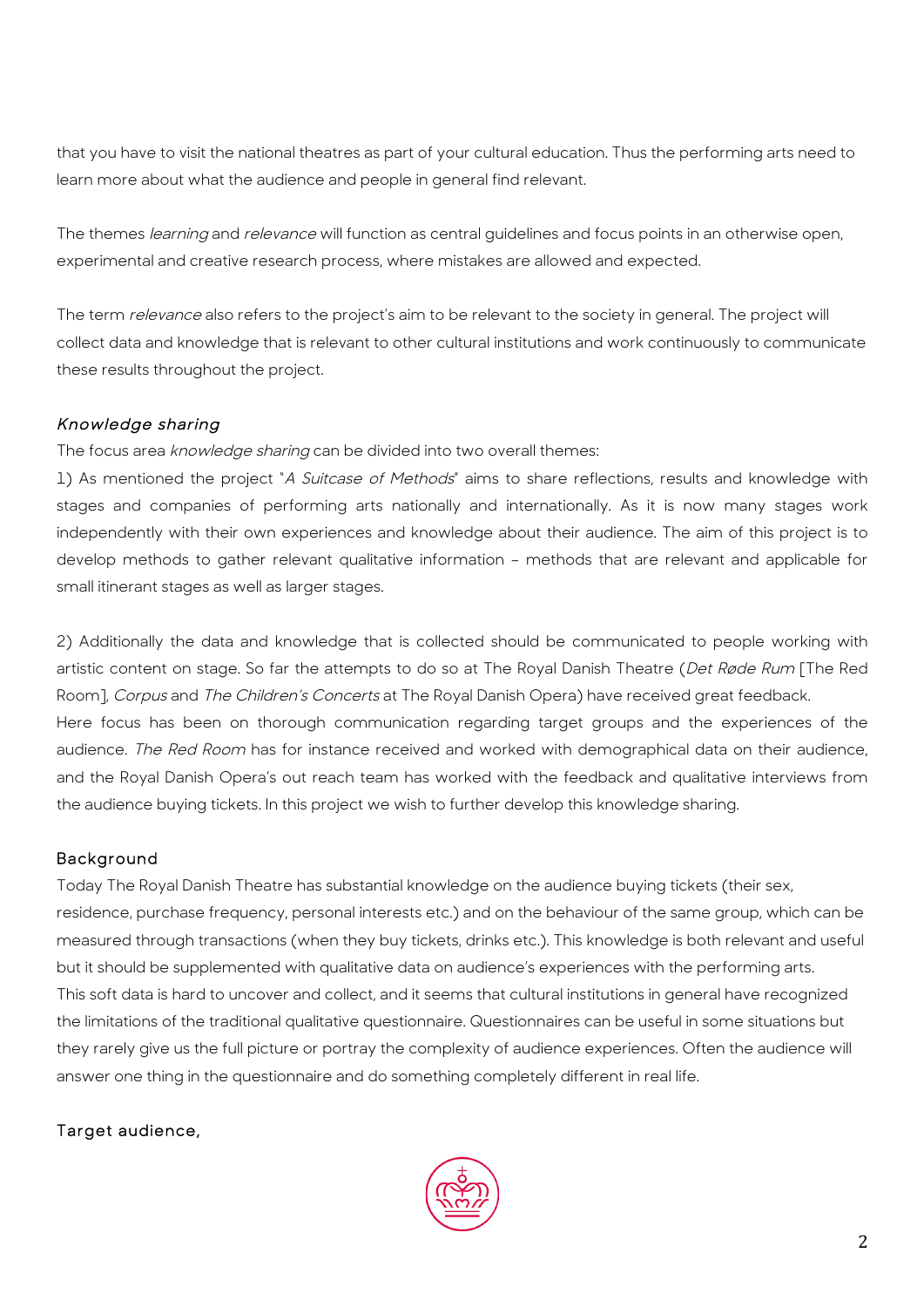In order to learn more about the individual's experience with performing arts we need information from different audience groups. As mentioned the project's target audience are both the frequent performing arts users, the accompanying audience, and people who only occasionally come in contact with the performing arts. We want to examine what these groups find relevant.

### Collaboration and network

Knowledge sharing is central to the project. It is our ambition to be in an open dialogue with the field of practitioners and researchers. The process and results are shared at the blog http:/asuitcaseofmethods.com where the growing network is invited to participate.

We are already in touch with a range of different organisations: Scenit, The Danish Broadcast Cooperation, department of Media Research, Det Københavnske Teatersamarbejde, TIO – Teatrenes interesse Organisation, Randers Egnsteater, Fredericia Theatre, Kulturstyrelsen og CKI – Center for Kunst – og Interkultur. And we are already in dialogue with a broad range of international researchers. We are expecting the network to grow during the next four years and are warmly welcoming practitioners and researchers in the field.

### Final communication

In the final phase of the project we want to make sure that the results of our work are shared and live on in other theatres and cultural institutions working with performing arts audience. We plan to round off the project in a conference where we invite national and international theatres and institutions.

#### Other activities

The project owner Christina Østerby spoke at the conference for Tessitura Learning & Community Network in August 2015. Here she spoke under the theme Digital Audience Involvement regarding the necessity of working strategically with different approaches and different digital products and always being aware of why this product is relevant at this particular stage in a process. This perspective is very much present in the methodological work of our project as well.

Furthermore an update about the project on LinkedIn with the article "Love, Hate, Arousal and Engagement: Exploring Audience Responses to Performing Arts" attached was opened and read by 374 individuals in the network. From this we conclude that there is a growing interest in this field – both nationally but especially internationally.

### Potential challenges

One of the greatest challenges we may meet with this project is associated with its open structure. We are not working towards a very specific goal. When starting out we don't know what we will learn, and it is only by enduring the open, unknown experimental phase that we will actually be able to gain new knowledge. We must have the patience and courage to stay in this unsettled and unknown phase, which characterizes all exploration and creative thinking. This 'space' of exploration and creativity is known from the artistic theatre